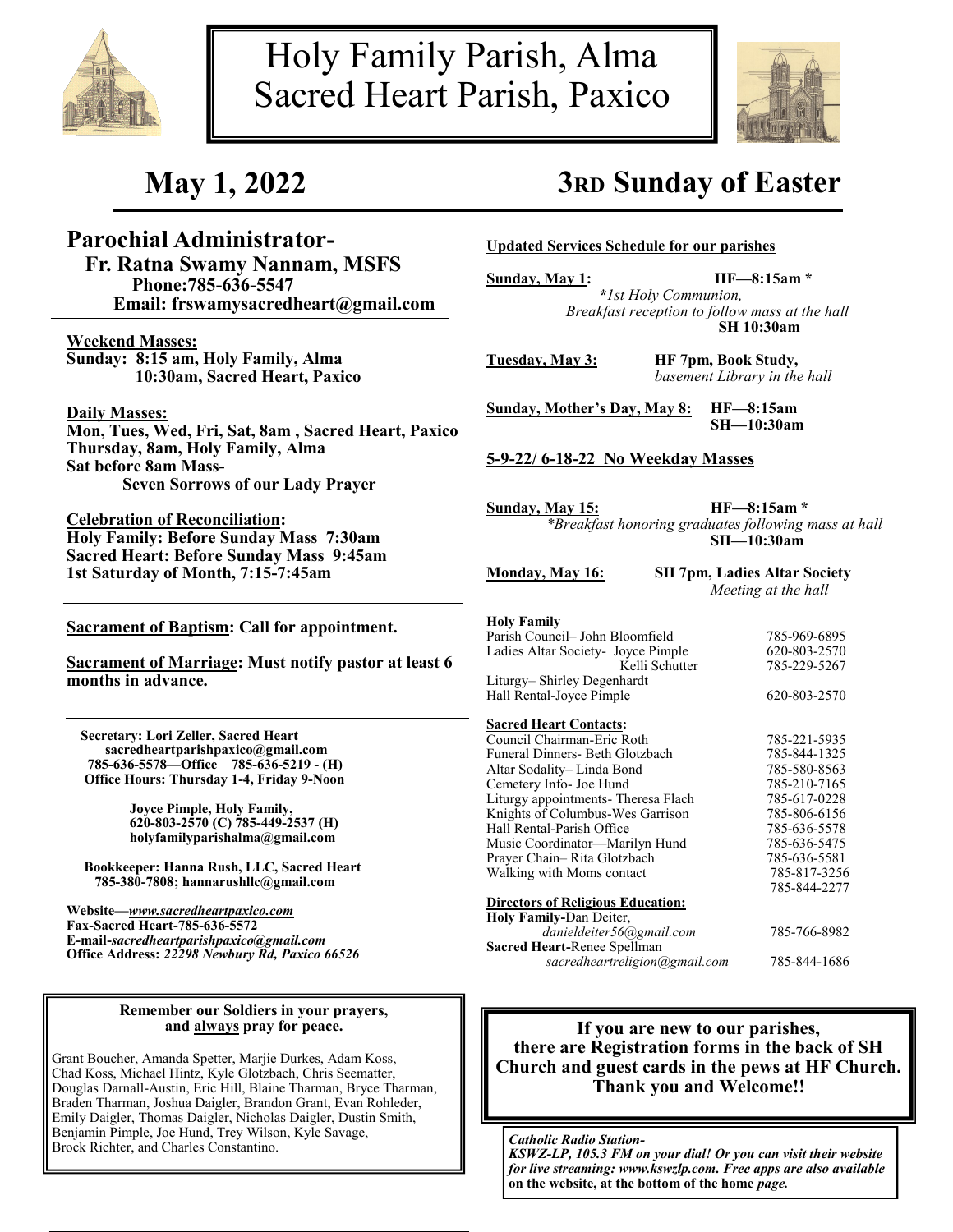# *Week of May 1 - May 8, 2022*

*Sun, May 1 HF Mass 8:15am HF 1ST Communion Class @ @ Breakfast in the hall honoring 1st Communion Class following Mass*

 **Please pray for the members of our Parishes who suffer illness …**

Showramma Nannam (Father Swamy's mother), Bill and Virginia Glotzbach, Carolyn Wurtz, Beth Frank, Don Deiter, Marilyn Poovey, Merle Glotzbach, Billy Layton, Dwayne Seematter, Sheila Walton, Rose Steck, Virginia

*SH Mass 10:30am SH & HF Parishioners\*\* / \* \*\*SH—Living Rosary at the Hall at 9am during class, All are welcome. \* Knights of Columbus Breakfast at the hall, 9 am– Noon*

| Mon, May 2                             | <b>SH Mass</b>                       | 8:00am                             | Bernard & LaVerne Hurla (+)                                    | Schmidt, Jim Zeller,               |
|----------------------------------------|--------------------------------------|------------------------------------|----------------------------------------------------------------|------------------------------------|
|                                        |                                      |                                    |                                                                | Louise Glotzbach, Marty Hiegert,   |
|                                        | ** Saints Philip & James, Apostles** |                                    |                                                                | Elizabeth Adams, Bob Michaelis,    |
| Tues, May 3                            | <b>SH Mass</b>                       | 8:00am                             | <b>Spec. Intent. Father Swamy</b>                              | Elizabeth King, Teresa Anderson,   |
|                                        |                                      |                                    |                                                                | Steve McConnell, Linda Bond,       |
| Wed, May 4<br>8:00am<br><b>SH Mass</b> | Birthday Remb. Stan Vopata (+)       | Mona Roth, Fr. Earl Dekat, Darlene |                                                                |                                    |
|                                        |                                      |                                    |                                                                | Murray, Greg Anderson, Sue Flach,  |
|                                        |                                      |                                    |                                                                | Duane & Diane Hund, Carmen         |
|                                        | <i>**National Day of Prayer**</i>    |                                    |                                                                | Hiegert and any others you may be  |
| Thurs, May 5                           | <b>HF</b> Mass                       | 8:00am                             | Larry Anderson (+)                                             | laware of.                         |
|                                        |                                      |                                    |                                                                | Also, pray for their caregivers as |
| Fri, May 6                             | <b>SH Mass</b>                       | 8:00am                             | Sr Showri Deepthi Nannam (+)                                   | ∥well.                             |
|                                        |                                      |                                    |                                                                |                                    |
| Sat, May 7                             | <b>SH Mass</b>                       | 8:00am                             | Paul Hiegert $(+)$                                             |                                    |
|                                        |                                      |                                    | ** Mother's Day** * <i>World Day of Prayer for Vocations</i> * |                                    |
| Sun, May 8                             | <b>HF Mass</b>                       | 8:15am                             | <b>HF &amp; SH Parishioners</b>                                |                                    |
|                                        | <b>SH Mass</b>                       | $10;30$ am                         | <b>Ruby Seematter (+)</b>                                      |                                    |

# *Message From Father:*

# *EUCHARISTIC MEAL WITH THE RISEN LORD:*

*The return of the apostles to their old occupation sets up the next stage of their conversion. Eventually, they come to understand that the stranger on the shore directing them to a tremendous catch of fish actually is "the Lord." They recognize Him while they are doing what they have always done. Immediately afterwards, the disciples eat a meal with Jesus. Though later followers of Jesus narrowed the Eucharist into a formal rit*ual in which everyone shares a small piece of consecrated Bread and a sip of consecrated Wine, his first disci*ples celebrated his resurrected presence with a complete meal.* 

*Jesus authenticated their work by adding to the meal some of the fish they had caught. It was at this point that they realized that their "Lord" was among them, imparting to them the experience of His glorified presence.* 

*In John's Gospel, Jesus opens his ministry with a miracle of abundance at Cana (2:1-11), and closes his ministry with another miracle of abundance on the Sea of Tiberius (21:4-6). "Jesus came and took the bread and gave it to them and did the same with the fish" (21: 13). This wording has Eucharistic overtones, but there is no mention of the blessing or breaking of bread, both of which are part of the usual Eucharistic formula. This is also reminiscent of the earlier feeding of the five thousand on the shores of this same sea (6:1-15). Jesus is sensitive both to people's physical and to their spiritual needs. Since then, the Church has followed Jesus' example by feeding, clothing, housing, and educating people. Our concern for people's physical needs not only relieves human suffering, but also constitutes a powerful spiritual witness.*

*MAY GOD'S PEACE & JOY BE WITH YOU!*

*Father Swamy Nannam, MSFS*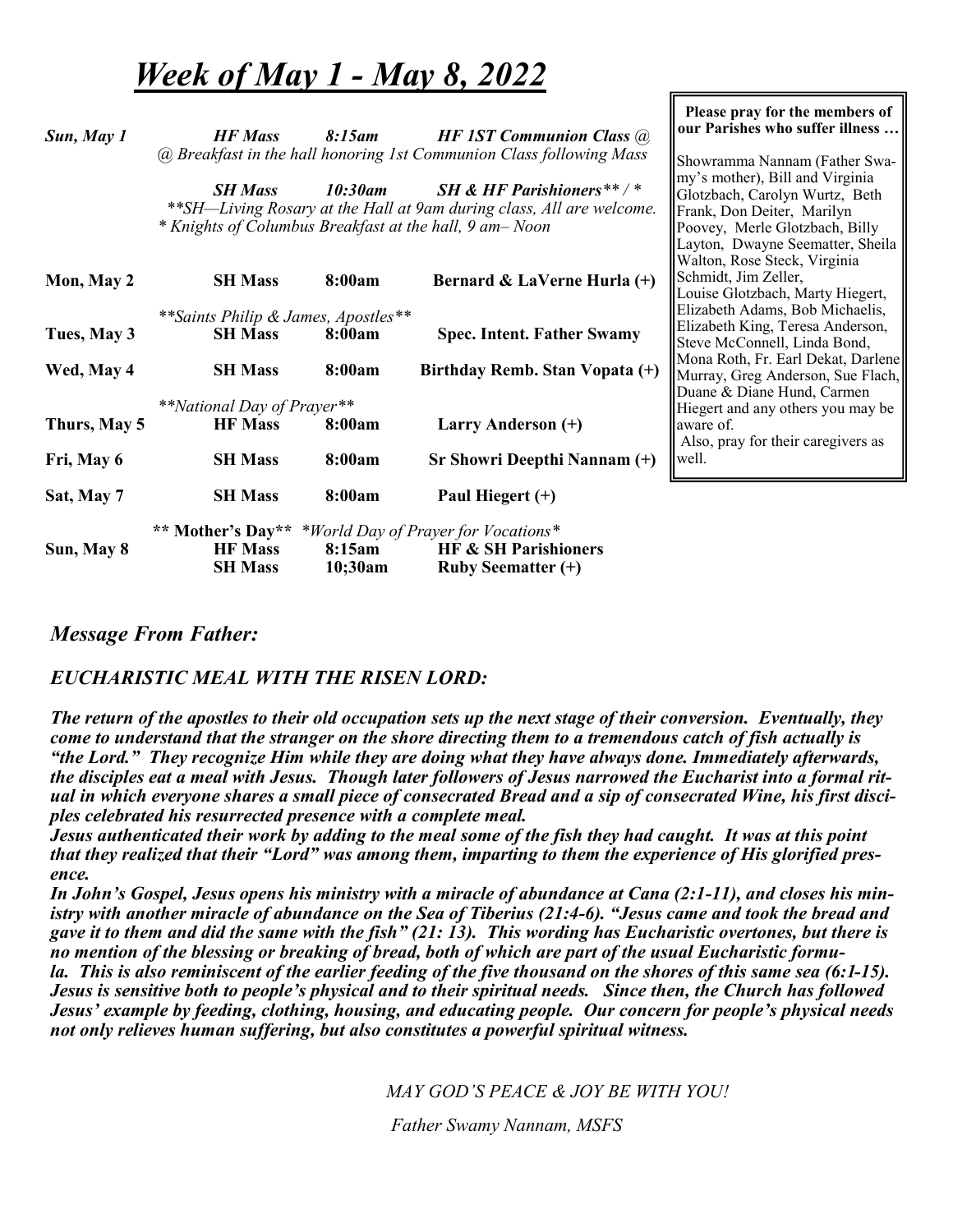# **Holy Family**

#### **Collection– April 24 , 2022**

**Envelope \$775, Plate \$118, Candles \$20, Home Missions \$95 One Faith Rebate \$171.25, Mailed \$400**

**Total \$1579.25 Thank you**!

Long time parish member **Beulah Herbic** has moved to Vintage Park in Wamego and she would enjoy hearing from everyone. You may write to her at:

### **News from Holy Family…**

**Beulah Herbic Vintage Park 1607 Fourth Street**

**Wamego, KS 66547** 

 $-36 - 36 - 3$ 

**Unit 208**

**Holy Family Liturgy Assignments-**

**May 8, Mother's Day Sunday—HF Next Sunday**

**Greeters/Gifts: Cantors: Musician: Lector: Communion: Servers:**

**Collection Counters: Elaine Deiter & Michael Riley Angie Barber & Family Choir Choir Jamie Hafenstine Joyce Pimple & Mike Anderson Kara Hafenstine & Carson Reves** 

### **May 1, Sunday -HF Today**

**Greeters/Gifts: Cantors: Musician: Lector: Communion: Servers: Collection Counters:**

**Abby Amick Family Choir Choir Joyce Pimple Steve Lira & Dotty Schuckman Caden Frank & Cameron Frank Elaine Deiter & Michael Riley**

**1st Communion… Congratulations** to the 1st Communion class on celebrating their 1st Holy Communion **today** at Holy Family! May the blessings of the Lord Jesus be your special joy today and every day! Thank you to the parents and teachers who volunteer so many hours helping prepare the 2nd graders of our parish for this blessed sacrament. Your support is so appreciated! **Breakfast** reception in honor of the 1st Communion class **following mass**. **All our welcome!** 

XXXXXXXXX

**Announcements… Please have** all announcements submitted to Joyce Pimple by Wednesday in order to have them in the bulletin or to be announced at Mass on Sunday. **Thank you!**

**Special Thank You…** We want to extend a very special **thank you** to **Steve Lira** for the more than 18 years of volunteering with the youth of our parish, who will be retiring at the end of the school year. We are so appreciative of your service.

**Book Study…** Book Study will meet on Tuesday evening, **May 3rd at 7 pm** in the basement Library of the Parish Hall. The group will be starting a new book soon but that is yet to be determined. This would be a good time to join the group!

**Altar Society ...**"Thank You" to Rebekah Bloomfield, outgoing Altar Society President and to Kelli Schutter for volunteering as in-coming Vice President! There will **not** be an Altar Society meeting in May due to the number of activities taking place in our parish and community.

**Circle Two** will host a breakfast on Sunday, **May 15th** honoring our Graduates. Everyone is invited to congratulate and celebrate this milestone in their life!

A few weeks ago, the Parish Council invited parishioners to tour the Rectory to help them decide how to proceed in determining what to do with the building. In the meantime, Fr. Anthony Williams, who will be retiring effective June 30th, learned of our vacant Rectory, asked to make a visit and loved it! In order for the house to be ready for him to move in, the carpets have been cleaned, curtains purchased, and toilets replaced. He will be moving in some of his furniture immediately, so things will be ready for him at retirement. Please give a warm welcome to Fr. Anthony on his arrival!

### **For Both Parishes:**

**Next Sunday, May 8, 2nd collection…** There will be a 2nd collection, next Sunday for the Good Shepard Sunday—Priesthood—past, present and future.

**Family Day at Prairie Star Ranch…** Prairie Star Ranch is offering you the chance to step away and enter into a day of prayer, adventure, outdoor activities, and a time to reconnect. Families, friends, and communities are invited to join us on Saturday, May 7th from 9am to 5pm! Opportunities include Horseback Riding, Canoeing, Archery, Ziplining, Rock Climbing, and time for prayer. The experience will culminate with the celebration of a Saturday Vigil Mass in our beautiful St. Kateri Chapel. All ages are welcome to this comeand-go as you please event! Register online now or contact the Team at Prairie Star Ranch. www.archkck.org/ranch -- 785-746-5693 -- psrministry@archkck.org